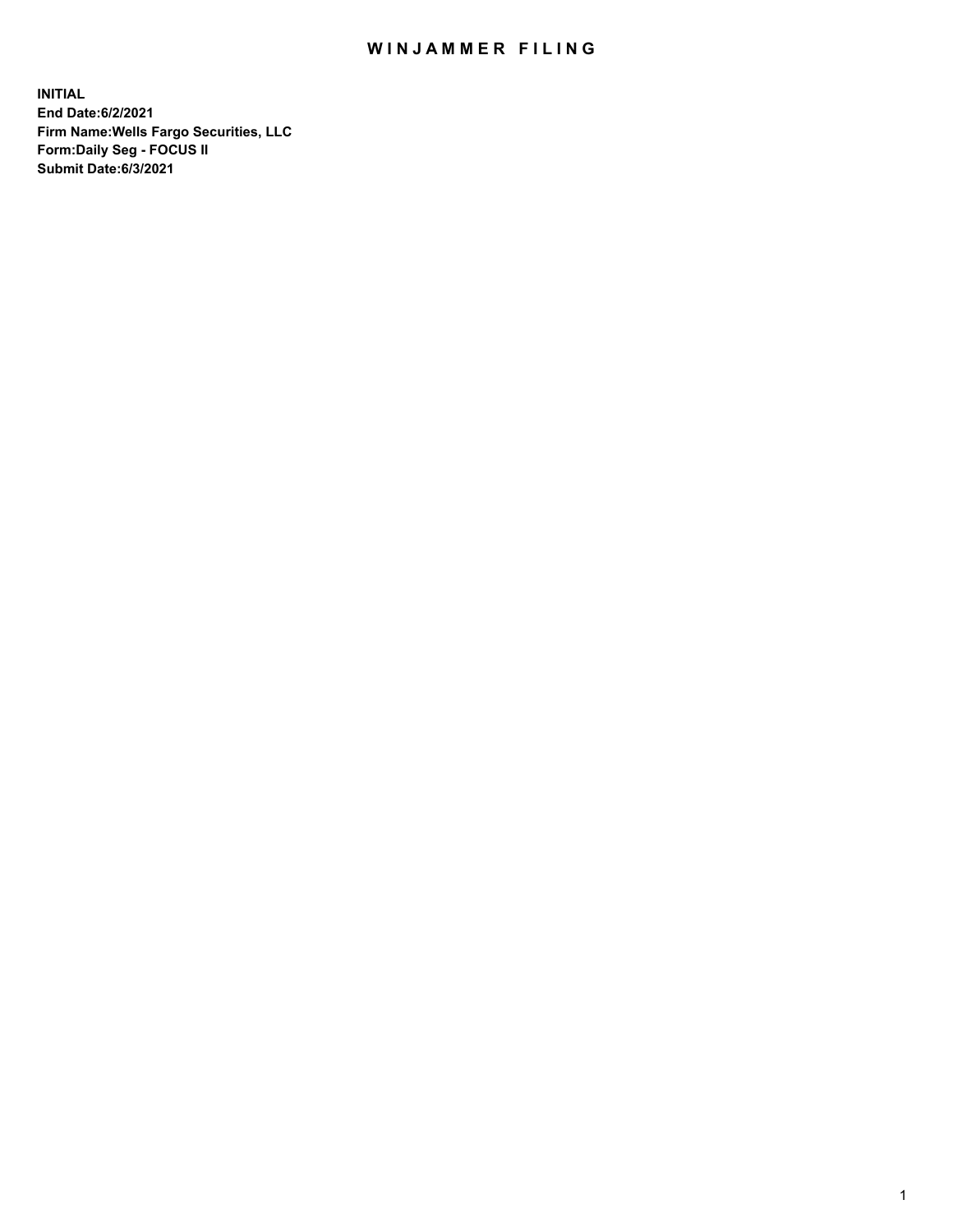**INITIAL End Date:6/2/2021 Firm Name:Wells Fargo Securities, LLC Form:Daily Seg - FOCUS II Submit Date:6/3/2021 Daily Segregation - Cover Page**

| Name of Company                                                                                                                                                                                                                                                                                                                | <b>Wells Fargo Securities LLC</b>                              |
|--------------------------------------------------------------------------------------------------------------------------------------------------------------------------------------------------------------------------------------------------------------------------------------------------------------------------------|----------------------------------------------------------------|
| <b>Contact Name</b>                                                                                                                                                                                                                                                                                                            | <b>James Gnall</b>                                             |
| <b>Contact Phone Number</b>                                                                                                                                                                                                                                                                                                    | 917-699-6822                                                   |
| <b>Contact Email Address</b>                                                                                                                                                                                                                                                                                                   | james.w.gnall@wellsfargo.com                                   |
| FCM's Customer Segregated Funds Residual Interest Target (choose one):<br>a. Minimum dollar amount: ; or<br>b. Minimum percentage of customer segregated funds required:% ; or<br>c. Dollar amount range between: and; or<br>d. Percentage range of customer segregated funds required between:% and%.                         | 270,000,000<br>$\overline{\mathbf{0}}$<br>0 <sub>0</sub><br>00 |
| FCM's Customer Secured Amount Funds Residual Interest Target (choose one):<br>a. Minimum dollar amount: ; or<br>b. Minimum percentage of customer secured funds required:% ; or<br>c. Dollar amount range between: and; or<br>d. Percentage range of customer secured funds required between:% and%.                           | 40,000,000<br><u>0</u><br>00<br>0 <sub>0</sub>                 |
| FCM's Cleared Swaps Customer Collateral Residual Interest Target (choose one):<br>a. Minimum dollar amount: ; or<br>b. Minimum percentage of cleared swaps customer collateral required:% ; or<br>c. Dollar amount range between: and; or<br>d. Percentage range of cleared swaps customer collateral required between:% and%. | 400,000,000<br><u>0</u><br>0 <sub>0</sub><br>00                |

Attach supporting documents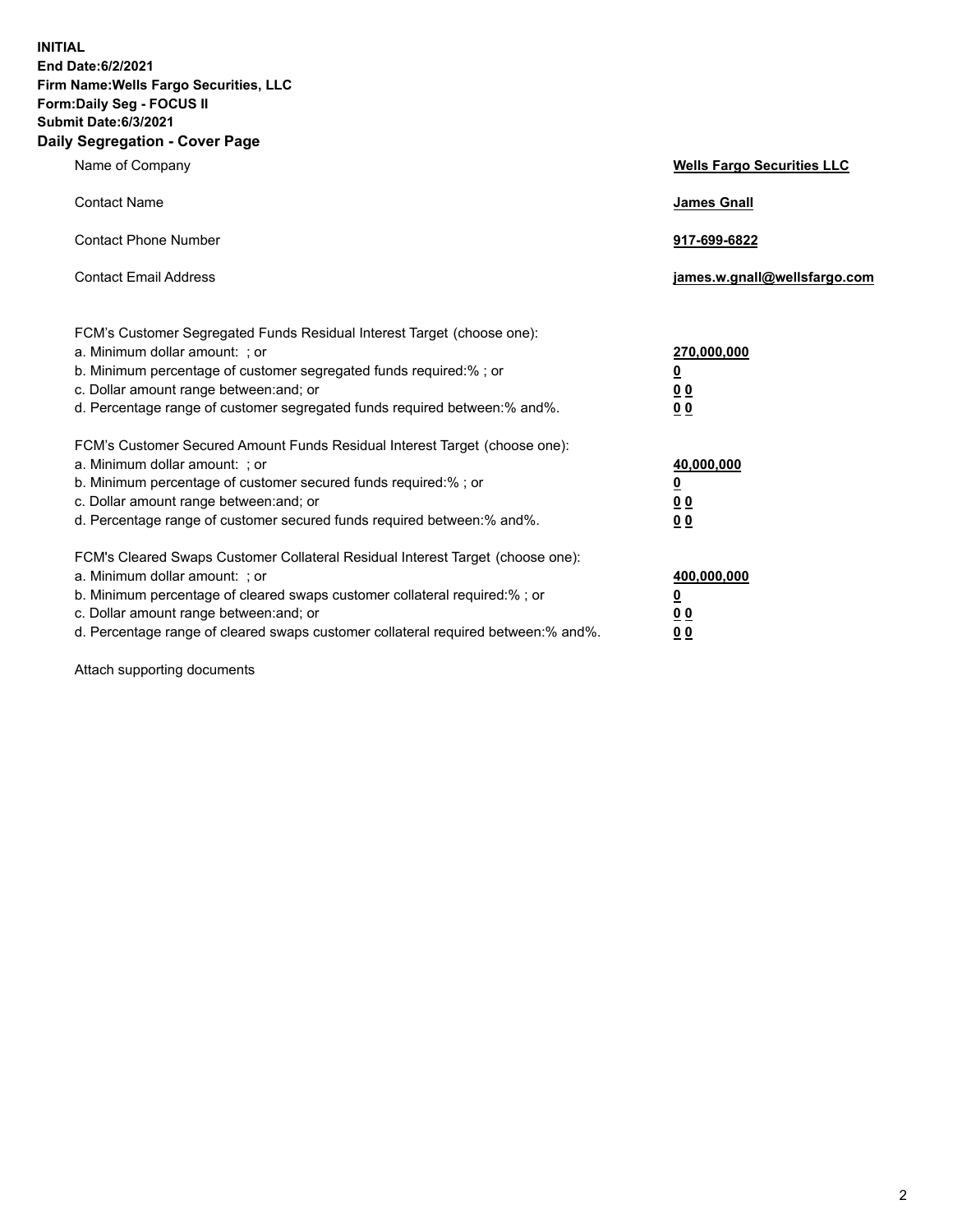**INITIAL End Date:6/2/2021 Firm Name:Wells Fargo Securities, LLC Form:Daily Seg - FOCUS II Submit Date:6/3/2021 Daily Segregation - Secured Amounts** Foreign Futures and Foreign Options Secured Amounts Amount required to be set aside pursuant to law, rule or regulation of a foreign government or a rule of a self-regulatory organization authorized thereunder 1. Net ledger balance - Foreign Futures and Foreign Option Trading - All Customers A. Cash **225,769,463** [7315] B. Securities (at market) **220,892,185** [7317] 2. Net unrealized profit (loss) in open futures contracts traded on a foreign board of trade **41,038,302** [7325] 3. Exchange traded options a. Market value of open option contracts purchased on a foreign board of trade **29** [7335] b. Market value of open contracts granted (sold) on a foreign board of trade **-17,403** [7337] 4. Net equity (deficit) (add lines 1. 2. and 3.) **487,682,576** [7345] 5. Account liquidating to a deficit and account with a debit balances - gross amount **1,456,416** [7351] Less: amount offset by customer owned securities **-1,454,879** [7352] **1,537** [7354] 6. Amount required to be set aside as the secured amount - Net Liquidating Equity Method (add lines 4 and 5) 7. Greater of amount required to be set aside pursuant to foreign jurisdiction (above) or line 6.

## FUNDS DEPOSITED IN SEPARATE REGULATION 30.7 ACCOUNTS

1. Cash in banks

- A. Banks located in the United States **82,687,222** [7500]
- B. Other banks qualified under Regulation 30.7 **50,634,419** [7520] **133,321,641**
- 2. Securities
	- A. In safekeeping with banks located in the United States **117,430,621** [7540]
- B. In safekeeping with other banks qualified under Regulation 30.7 **0** [7560] **117,430,621** [7570]
- 3. Equities with registered futures commission merchants
	-
	-
	- C. Unrealized gain (loss) on open futures contracts **-31,927,501** [7600]
	- D. Value of long option contracts **29** [7610]
	-
- 4. Amounts held by clearing organizations of foreign boards of trade

## A. Cash **0** [7640]

- B. Securities **0** [7650]
- C. Amount due to (from) clearing organization daily variation **0** [7660]
- D. Value of long option contracts **0** [7670]
- E. Value of short option contracts **0** [7675] **0** [7680]
- 5. Amounts held by members of foreign boards of trade
	-
	-
	- C. Unrealized gain (loss) on open futures contracts **49,083,999** [7720]
	- D. Value of long option contracts **0** [7730]
	- E. Value of short option contracts **0** [7735] **230,527,505** [7740]
- 6. Amounts with other depositories designated by a foreign board of trade **0** [7760]
- 7. Segregated funds on hand **0** [7765]
- 8. Total funds in separate section 30.7 accounts **618,093,330** [7770]
- 9. Excess (deficiency) Set Aside for Secured Amount (subtract line 7 Secured Statement Page 1 from Line 8)
- 10. Management Target Amount for Excess funds in separate section 30.7 accounts **40,000,000** [7780]
- 11. Excess (deficiency) funds in separate 30.7 accounts over (under) Management Target **90,409,217** [7785]

**0** [7305]

**487,684,113** [7355]

## **487,684,113** [7360]

[7530]

 A. Cash **60,291,982** [7580] B. Securities **108,466,456** [7590] E. Value of short option contracts **-17,403** [7615] **136,813,563** [7620]

 A. Cash **-33,682,452** [7700] B. Securities **215,125,958** [7710] **130,409,217** [7380]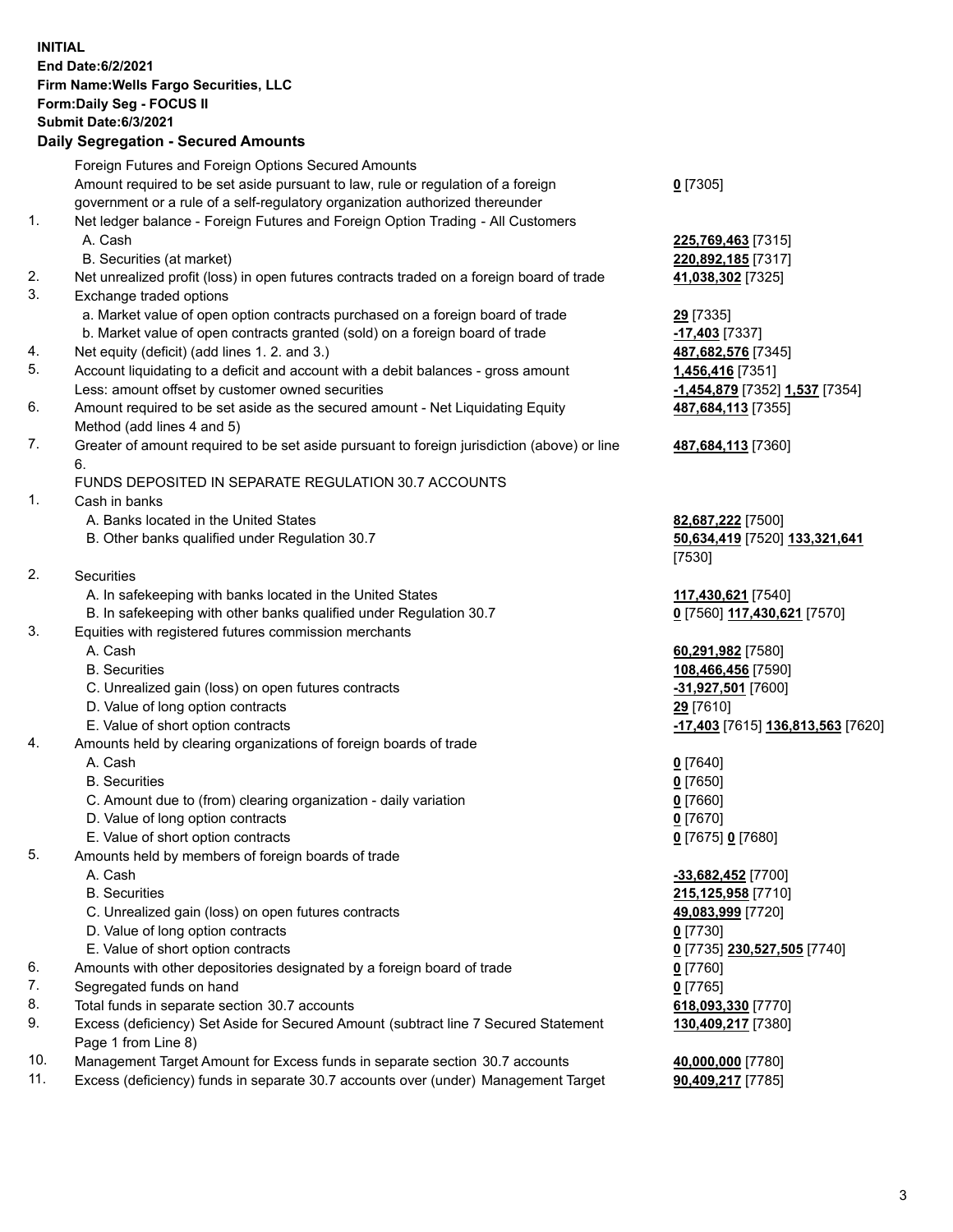|            | <b>INITIAL</b><br>End Date: 6/2/2021<br>Firm Name: Wells Fargo Securities, LLC<br>Form: Daily Seg - FOCUS II<br><b>Submit Date:6/3/2021</b> |                                          |
|------------|---------------------------------------------------------------------------------------------------------------------------------------------|------------------------------------------|
|            | Daily Segregation - Segregation Statement                                                                                                   |                                          |
|            | SEGREGATION REQUIREMENTS(Section 4d(2) of the CEAct)                                                                                        |                                          |
| 1.         | Net ledger balance                                                                                                                          |                                          |
|            | A. Cash                                                                                                                                     | 3,739,569,821 [7010]                     |
|            | B. Securities (at market)                                                                                                                   | 1,949,022,619 [7020]                     |
| 2.<br>3.   | Net unrealized profit (loss) in open futures contracts traded on a contract market                                                          | -995,923,415 [7030]                      |
|            | Exchange traded options                                                                                                                     |                                          |
|            | A. Add market value of open option contracts purchased on a contract market                                                                 | 747,786,884 [7032]                       |
| 4.         | B. Deduct market value of open option contracts granted (sold) on a contract market                                                         | -870,900,415 [7033]                      |
| 5.         | Net equity (deficit) (add lines 1, 2 and 3)<br>Accounts liquidating to a deficit and accounts with                                          | 4,569,555,494 [7040]                     |
|            | debit balances - gross amount                                                                                                               | 52,484,745 [7045]                        |
|            | Less: amount offset by customer securities                                                                                                  | -52,450,341 [7047] 34,404 [7050]         |
| 6.         | Amount required to be segregated (add lines 4 and 5)                                                                                        | 4,569,589,898 [7060]                     |
|            | FUNDS IN SEGREGATED ACCOUNTS                                                                                                                |                                          |
| 7.         | Deposited in segregated funds bank accounts                                                                                                 |                                          |
|            | A. Cash                                                                                                                                     | 213,504,939 [7070]                       |
|            | B. Securities representing investments of customers' funds (at market)                                                                      | 110,039,491 [7080]                       |
|            | C. Securities held for particular customers or option customers in lieu of cash (at                                                         | 982,782,519 [7090]                       |
|            | market)                                                                                                                                     |                                          |
| 8.         | Margins on deposit with derivatives clearing organizations of contract markets                                                              |                                          |
|            | A. Cash                                                                                                                                     | 1,545,593,550 [7100]                     |
|            | B. Securities representing investments of customers' funds (at market)                                                                      | 1,440,677,514 [7110]                     |
|            | C. Securities held for particular customers or option customers in lieu of cash (at                                                         | 966,240,100 [7120]                       |
|            | market)                                                                                                                                     |                                          |
| 9.         | Net settlement from (to) derivatives clearing organizations of contract markets                                                             | <b>-70,326,606</b> [7130]                |
| 10.        | Exchange traded options                                                                                                                     |                                          |
|            | A. Value of open long option contracts                                                                                                      | 747,786,884 [7132]                       |
|            | B. Value of open short option contracts                                                                                                     | -870,900,415 [7133]                      |
| 11.        | Net equities with other FCMs                                                                                                                |                                          |
|            | A. Net liquidating equity                                                                                                                   | $0$ [7140]                               |
|            | B. Securities representing investments of customers' funds (at market)                                                                      | $0$ [7160]                               |
|            | C. Securities held for particular customers or option customers in lieu of cash (at                                                         | $0$ [7170]                               |
|            | market)                                                                                                                                     |                                          |
| 12.        | Segregated funds on hand                                                                                                                    | $0$ [7150]                               |
| 13.<br>14. | Total amount in segregation (add lines 7 through 12)                                                                                        | 5,065,397,976 [7180]                     |
| 15.        | Excess (deficiency) funds in segregation (subtract line 6 from line 13)<br>Management Target Amount for Excess funds in segregation         | 495,808,078 [7190]                       |
| 16.        | Excess (deficiency) funds in segregation over (under) Management Target Amount                                                              | 270,000,000 [7194]<br>225,808,078 [7198] |
|            | Excess                                                                                                                                      |                                          |
|            |                                                                                                                                             |                                          |